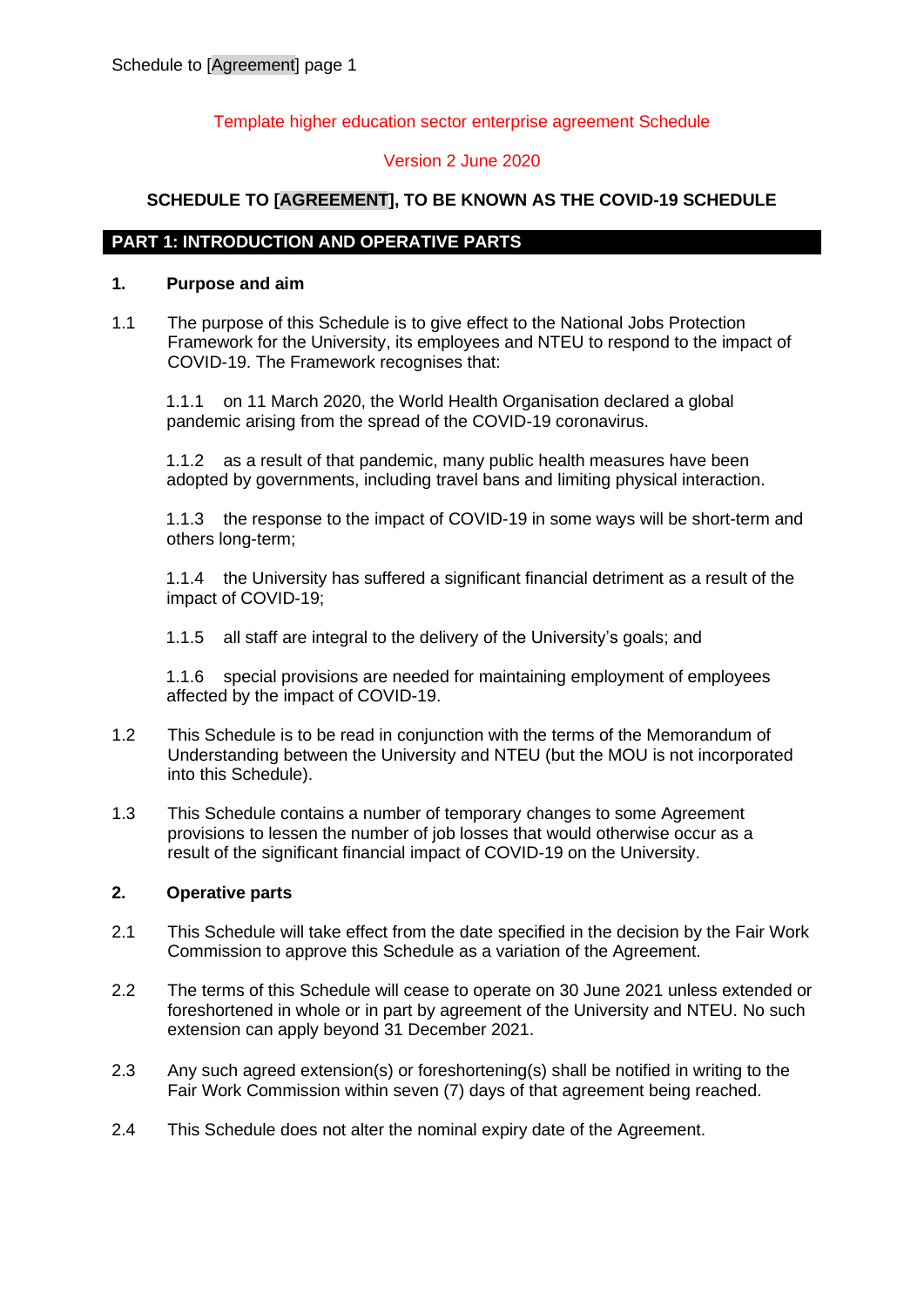- 2.5 The terms of this Schedule shall prevail over the terms of the Agreement, but only to the extent of any inconsistency.
- 2.6 An employee who accepted a reduced fraction or salary on a temporary basis after 11 March 2020 but before the commencement of this Schedule, shall be deemed to have accepted such a reduction pursuant to the terms of this Schedule and shall have the entitlements attached thereto.
- 2.7 The Agreement will be read and interpreted in conjunction with the National Employment Standards (NES). Where there is an inconsistency between the Agreement and the NES, and the NES provides a greater benefit, the NES provision will apply to the extent of the inconsistency.

### Restorations upon expiry of this Schedule

2.8 Upon the expiry of this Schedule, all rates of pay and fractions will be restored prospectively, and service shall be calculated, as if this Schedule and measures taken under it never had effect. An employee whose job role or duties has changed as a result of the operation of this Schedule will return to perform the duties or job role they held prior to this Schedule coming into effect, unless the job is abolished in accordance with the terms of this Schedule. For the avoidance of doubt, a reference to rates of pay includes any incremental advancement and salary increases consequent upon promotion or reclassification that an employee would have been entitled to had this Schedule never come into effect.

## **PART 2: JOB PROTECTION MEASURES**

### <span id="page-1-1"></span>**3. Stand down**

- 3.1 The purpose of this clause is to ensure employees who might otherwise be stood down without pay continue to receive a salary.
- <span id="page-1-0"></span>3.2 Where an employee cannot usefully be employed due to a stoppage of work for any cause for which the University cannot reasonably be held responsible, the University may stand the employee down (i.e. where an employee could have been stood down under the FW Act).
- 3.3 An employee is only able to be stood down during a period in which the circumstances in clause [3.2](#page-1-0) exist. An employee or their representative may request a review of this at any time.
- 3.4 Where an employee is stood down, the following shall apply:

3.4.1 the University must continue to explore all options for other work that could be assigned to the employee during the period of stand down;

3.4.2 the University must consider any professional development or training that could be undertaken;

3.4.3 the University must offer the employee a voluntary redundancy, if the stand down continues beyond 30 days' duration. The employee may choose to accept that offer or to reject it and remain stood down;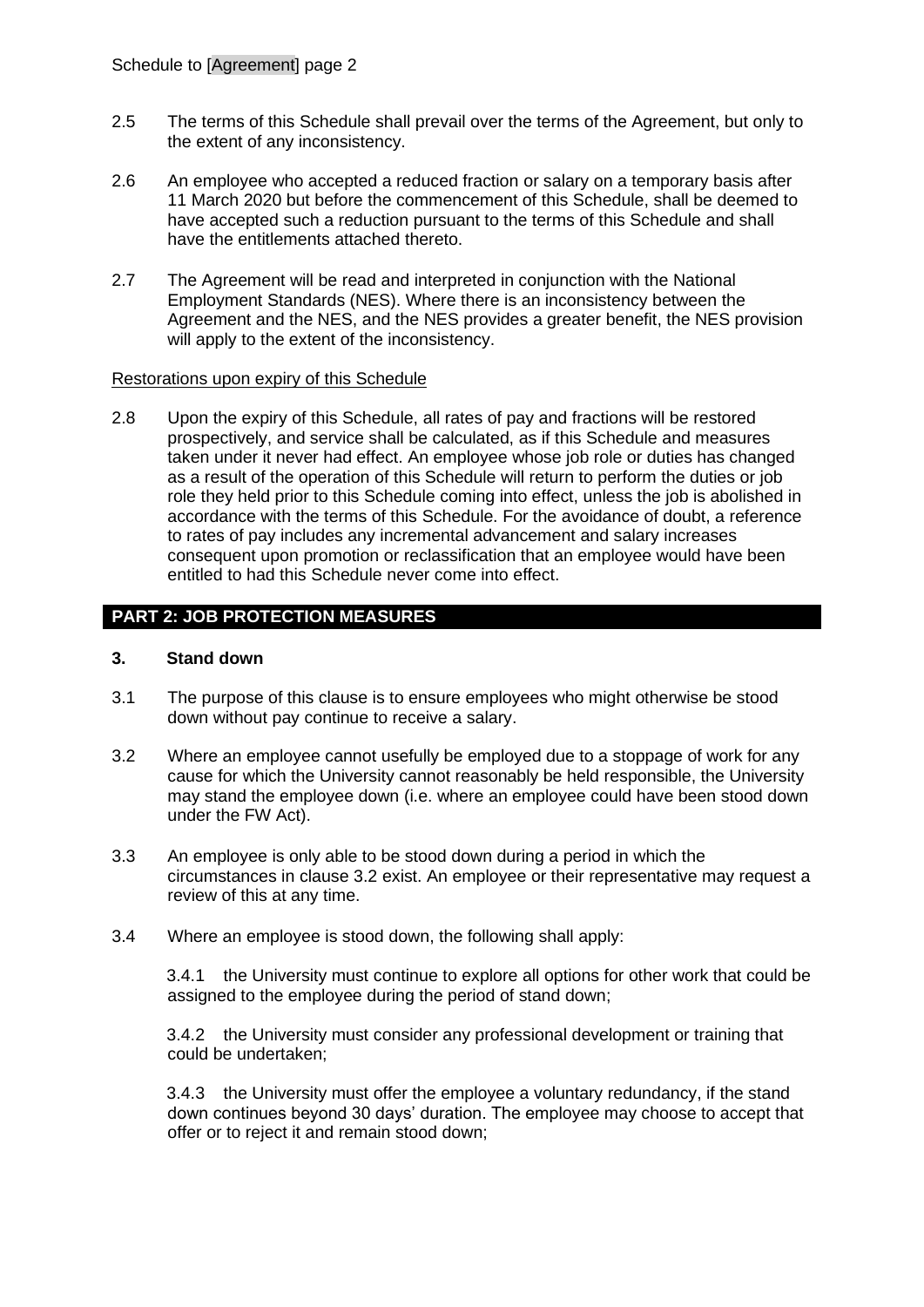3.4.4 without prejudice to the requirements of clause 3.2, the University may require the employee to do some work under this clause.

3.5 The University need not pay the employee's usual salary where an employee is stood down. Instead, the employee will be paid, in any given pay period, in accordance with the following:

3.5.1 for any period in which the University is declared to be Category B, 30% of the employee's usual salary or \$1500 a fortnight, whichever is greater;

3.5.2 in all other circumstances, 50% of the employee's usual salary or \$1500 a fortnight, whichever is greater.

3.6 For the avoidance of doubt, this clause replaces the power to stand down employees provided by s 524 of the FW Act.

### <span id="page-2-3"></span>**4. Allocation of work**

4.1 This clause governs only:

4.1.1 the allocation of work to retain casual employees and the allocation of positions to retain fixed-term employees in employment; and

4.1.2 the order of preference to be given in the temporary reassignment of duties to different categories of employees;

and does not govern the selection process for a vacant continuing position.

- <span id="page-2-1"></span>4.2 Where there is no work or insufficient work available for a continuing or fixed-term employee, the University will seek to identify other work for that employee to perform. Within this process, available work will be assigned first with a view to preventing compulsory redundancy, then to employees who have been stood down, in order to provide them with some work under clause [3.](#page-1-1) This allocation of work for these purposes shall take precedence over the allocations described in clauses [4.3](#page-2-0) to [4.6.](#page-3-0)
- <span id="page-2-0"></span>4.3 Where there is work required to be performed and that work was usually performed by a casual employee who had been regularly employed by the University and the employee had a reasonable expectation that they would continue to be employed by the University, then the casual employee will continue to be engaged to perform that work. Where such a casual employee suffers a reduction in casual work or has no work as a result of the impact of COVID-19, the employee will have first order of preference to resume that work upon it becoming available again.
- 4.4 Where there is work required to be performed and that work was usually performed by a fixed-term employee, and the employee was not subject to any formal disciplinary procedures, the employee shall be offered a new contract if their contract comes to an end. Where a fixed-term employee is not offered a further contract as a result of the impact of COVID-19 , and the employee was not subject to any formal disciplinary procedures, the employee will have first order of preference to be offered a further fixed-term contract upon that work becoming available again.
- <span id="page-2-2"></span>4.5 For the purposes of this clause, a casual employee includes a person who has lost employment due to the impact of COVID-19 and includes persons who had a reasonable expectation of casual employment in the second half of 2020.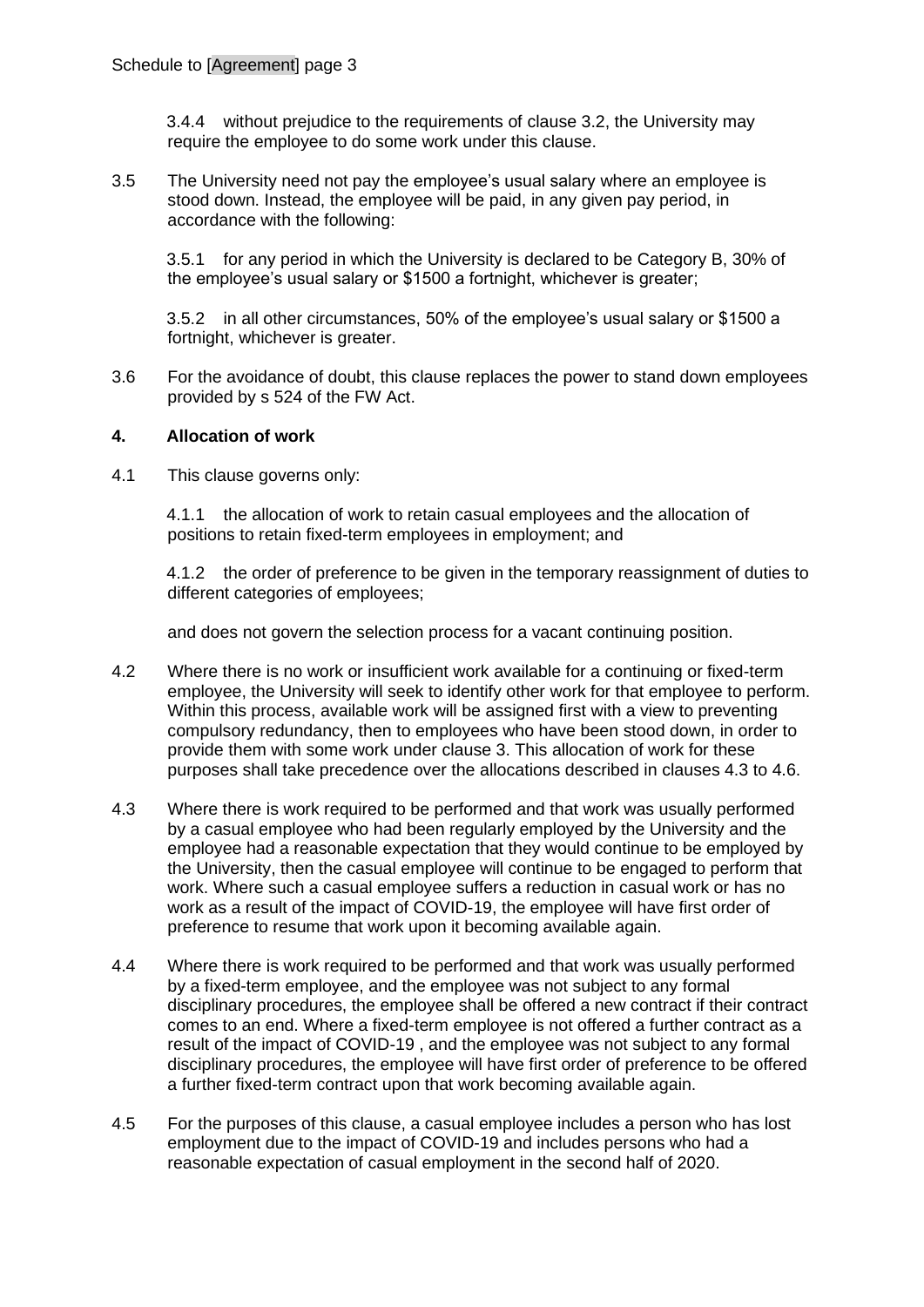- <span id="page-3-0"></span>4.6 Subject to clauses [4.2](#page-2-1) to [4.5](#page-2-2) nothing in clause 4 prevents the University from making staff allocation and selection decisions.
- 4.7 Allocation of work under this provision will not of itself change the employee's employment status (for example, will not change from continuing to fixed-term or casual, or from fixed-term to casual).

## **5. Redeployees**

5.1 In the filling of vacancies, redeployees have first preference, and then all other employees (including casuals) are to be considered according to the University's existing merit-based selection procedures.

### **6. No new external appointments**

- 6.1 No external appointment will be made whilst this Schedule is in effect except as follows:
	- 6.1.1 professorial appointments; or

6.1.2 bona fide circumstances where the receipt of a grant from an external source which substantially covers the employment is dependent on the identity of the occupant of the position to be filled; or

6.1.3 special circumstances where a job requires skills or attributes that are not available within the existing workforce. Each such proposed appointment shall be reported to the CTMC; or

6.1.4 a person who, prior to the commencement of this Schedule, had received an offer of employment during 2020; or

- 6.1.5 a person referred to in clause [4.](#page-2-3)
- 6.2 To avoid doubt, the limitations on external appointments referred to in this clause relate to employees and employment by the University, whether or not that employment is covered by this Agreement.

# **PART 3: SPECIAL COVID-19 ENTITLEMENTS**

### **7. COVID-19 leave**

- <span id="page-3-1"></span>7.1 An employee who has a certified diagnosis of COVID-19 and who is not fit for work shall have access to two weeks paid leave to cover a period of any consequent illness, to be known as COVID-19 leave. This leave shall not reduce other leave entitlements.
- <span id="page-3-2"></span>7.2 An employee, other than an employee described in clause [7.1.](#page-3-1), will be entitled to up to two weeks' paid leave (without deduction from other leave credits) if:

7.2.1 they are required to isolate on medical advice or on the advice of public health authorities; or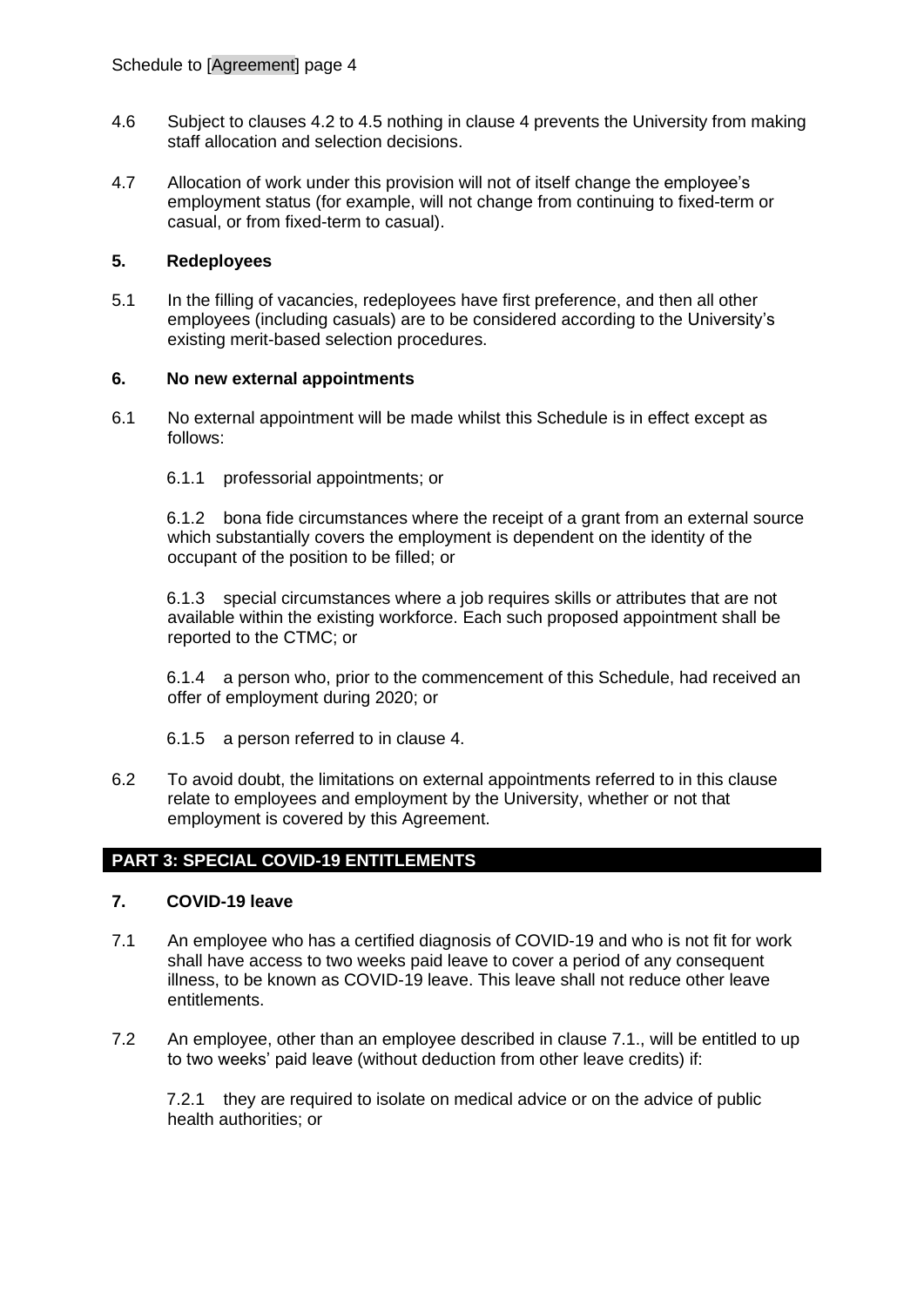7.2.2 where in order to perform caring duties for a person for whom carers' leave applies is required to isolate on medical advice or the advice of health authorities; and

7.2.3 because of those circumstances is not reasonably able to perform all of their duties or hours.

- 7.3 This entitlement shall be subject to the provision of reasonable evidence.
- 7.4 The entitlements under clauses [7.1.](#page-3-1) and [7.2.](#page-3-2) shall also be extended to casual employees as paid leave (meaning payment for the work/hours which would have been performed other than for the leave) on the same basis as employees entitled to personal leave.
- 7.5 To avoid doubt, these provisions do not operate to reduce any other leave entitlement under the Agreement.

## **8. Domestic and Family Violence protections**

- 8.1 The parties recognise that the impact of COVID-19 has created particular problems for employees experiencing domestic and family violence.
- 8.2 Employees who experience domestic and family violence during the operation of this Schedule will be entitled to 5 days' paid domestic and family violence leave, such leave is in addition to any other domestic and family violence leave entitlements contained in the Agreement.

### **9. Employees at higher risk**

- 9.1 Recognising the higher risk of COVID-19 faced by various groups of employees, the University will wherever possible facilitate periods of working from home beyond those mandated for this purpose for:
	- 9.1.1 Aboriginal and Torres Strait Islander staff;

<span id="page-4-0"></span>9.1.2 other employees in high risk groups (such as defined by Australian Government Department of Health).

9.2 In doing so, the University may ask for appropriate evidence from a registered health professional, in the case of clause [9.1.2.](#page-4-0)

## **10. Employee performance evaluation**

10.1 The University will take into account the impact of COVID-19 on the working environment and personal lives of all employees when undertaking any performance evaluation, or managing performance of any employee.

## **11. Probationary employees**

11.1 Probation targets will, where necessary, be adjusted to reflect any disruption caused by the impact of COVID-19. This can be initiated by either the employee or the University. Any changes to targets must be agreed to by the employee.

### **12. Recovery of expenses**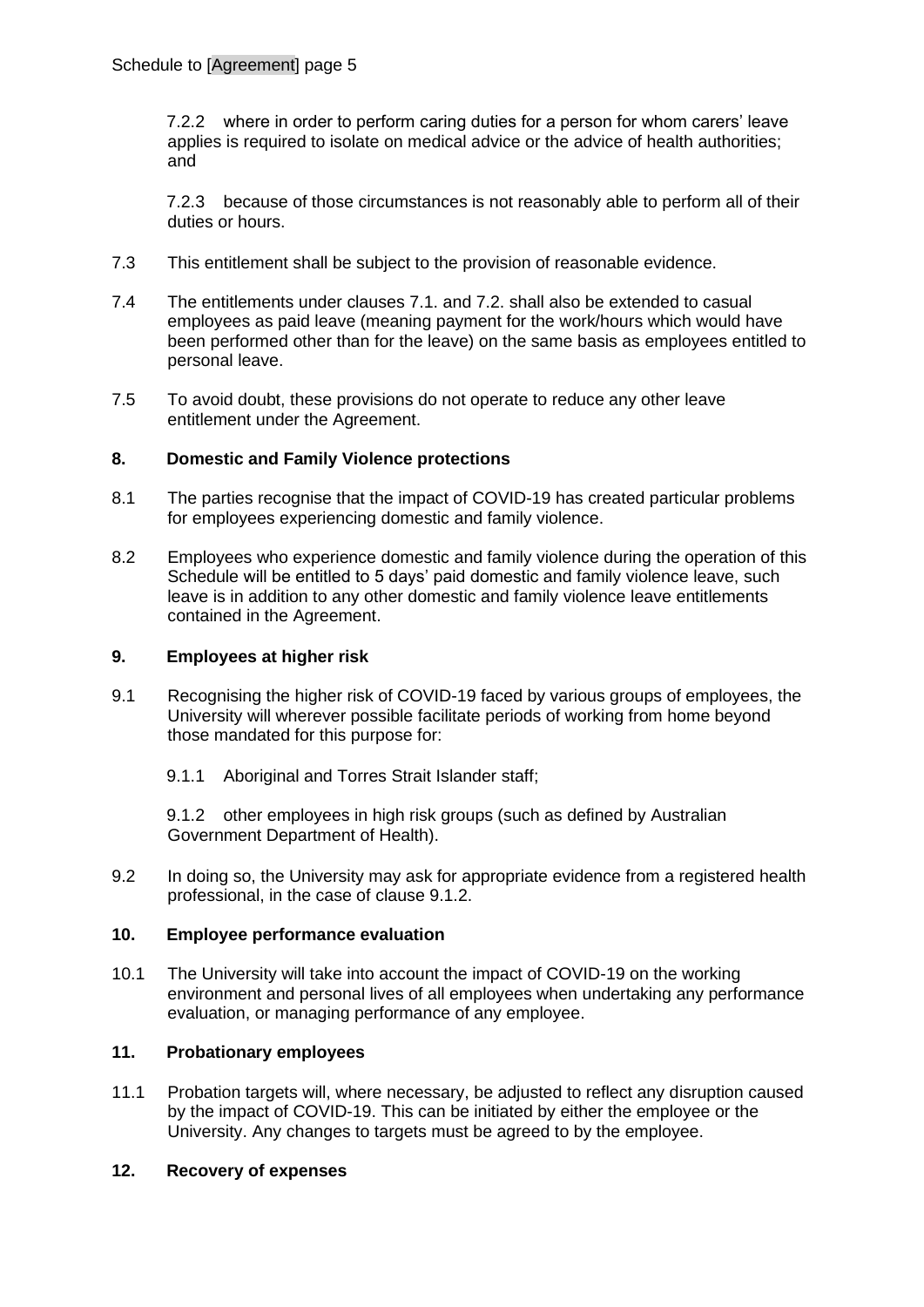- 12.1 Where the employee has incurred costs to enable the employee to perform their job role in response to the impact of COVID-19, the University will reimburse the employee the full amount of the costs. This does not apply where the costs are unreasonable, unrelated to performing the employee's job or would have been incurred by the employee regardless of their role with the University.
- 12.2 The employee should make reasonable attempts to obtain any necessary equipment from the University, or University approval prior to incurring any expenditure on workrelated items. Approval will not be unreasonably refused.

### **13. Superannuation**

- 13.1 Where any measure in this Schedule would result in a reduction in employer superannuation contributions than would otherwise be paid to the employee if the Schedule was not in effect, the University will continue to make contributions as if the Schedule had never come into operation.
- 13.2 Subject to the Rules of the superannuation fund, an employee who is a member of a defined benefit scheme will continue to make contributions in alignment with the contributions made by the University.

# **PART 4: CHANGES TO CONDITIONS**

### <span id="page-5-0"></span>**14. Introduction**

14.1 This Part allows the University, where the circumstances in the clause are met, to change the specified employment conditions, but only to the extent provided by the clause.

### <span id="page-5-1"></span>**15. Change to duties**

- 15.1 By giving two weeks' notice, the University may direct employees to temporarily undertake duties outside the scope of their classification and position description or expectations, so long as the duties are within the employee's skill level and competency and it is safe to do so.
- 15.2 These may be higher-level or lower-level duties, but the employee's pay will not be affected (including that any existing temporary higher-level appointment or higher level allowance is unaffected), subject to the requirement that an employee shall not at any time be paid at a rate less than that which would apply to that work under the relevant Award.
- 15.3 The consultation and managing change provisions of the Agreement do not apply to these temporary assignments.
- 15.4 Where practicable, work which would otherwise be paid as overtime should be allocated to another employee in order to make up a shortfall in the load of the latter employee.

### Academic workload

15.5 The existing academic workload clauses in the Agreement continue to apply, subject to the following.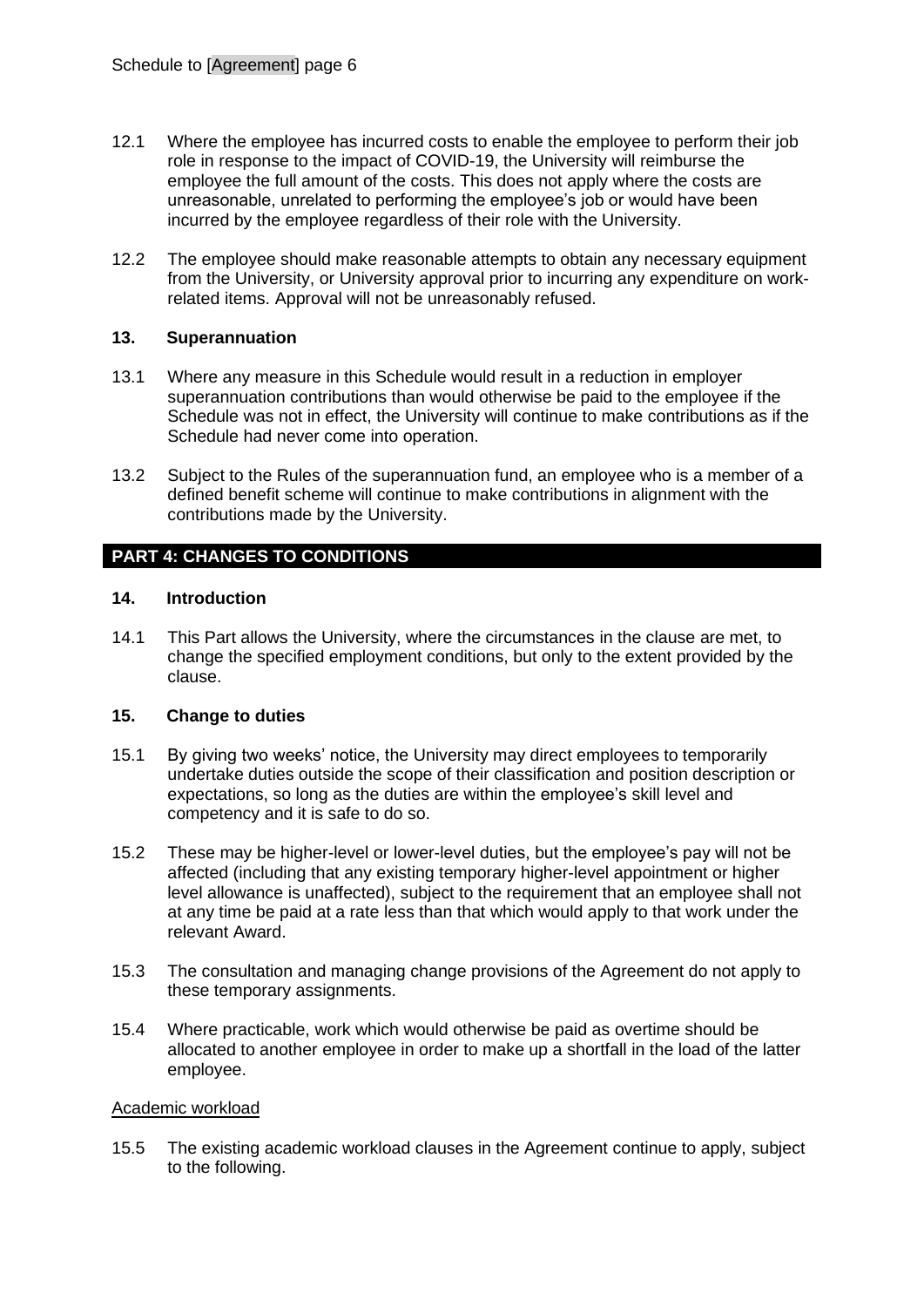- 15.6 To the extent that an employee is unable to perform their research or other duties due to the impact of COVID-19, the University may allocate alternative work (including additional teaching work) to the employee in order to make up a full workload allocation. The overall workload cap in the Agreement will continue to apply, but this might include re-arranging the academic employee's workload for the year.
- 15.7 An employee whose fraction is reduced (whether voluntarily in accordance with clause [16](#page-6-0) or by direction in accordance with clause [21\)](#page-7-0) will have a commensurate reduction in workload.
- 15.8 In addition to any procedural requirements contained in the Agreement, the University must discuss the alteration of the workload with sufficient time for the employee to prepare for the change in workload allocation.
- 15.9 Any expectations in relation to research performance or output (as they relate to performance evaluation, or career progression, or promotion, or probation) must be adjusted to take account of any direction or reallocation made under this clause.

### <span id="page-6-0"></span>**16. Employee-initiated change to hours of work and leave**

<span id="page-6-1"></span>16.1 An employee who is working from home may apply for one or more of the following flexible working arrangements:

16.1.1 a change to their start and finish times to suit their personal and/or family circumstances (any such employee-initiated change will not attract overtime rates);

16.1.2 a reduction in fraction; and/or

16.1.3 purchase of extra leave with a consequent reduction in pay (e.g. under a 48/52 scheme).

- 16.2 Any request by the employee for one of the above flexible working arrangements will not be unreasonably refused by the University. The University must provide a written response to an application for a flexible working arrangement under clause [16.1](#page-6-1) within five (5) working days, unless otherwise agreed.
- 16.3 The University and the employee will agree upon the end date of a flexible working arrangement, which may be beyond the expiry of this Schedule.

### **17. Impact on service**

17.1 A break in employment caused by the impact of COVID-19 shall not count as service for any purpose, but shall not constitute a break in service for any purpose.

# **PART 5: TEMPORARY CHANGES TO PAY**

### **18. Introduction**

18.1 This Part of this Schedule allows the University, where the circumstances in the clause are met, to change an employee's pay.

### <span id="page-6-2"></span>**19. Temporary reductions to salary and allowances**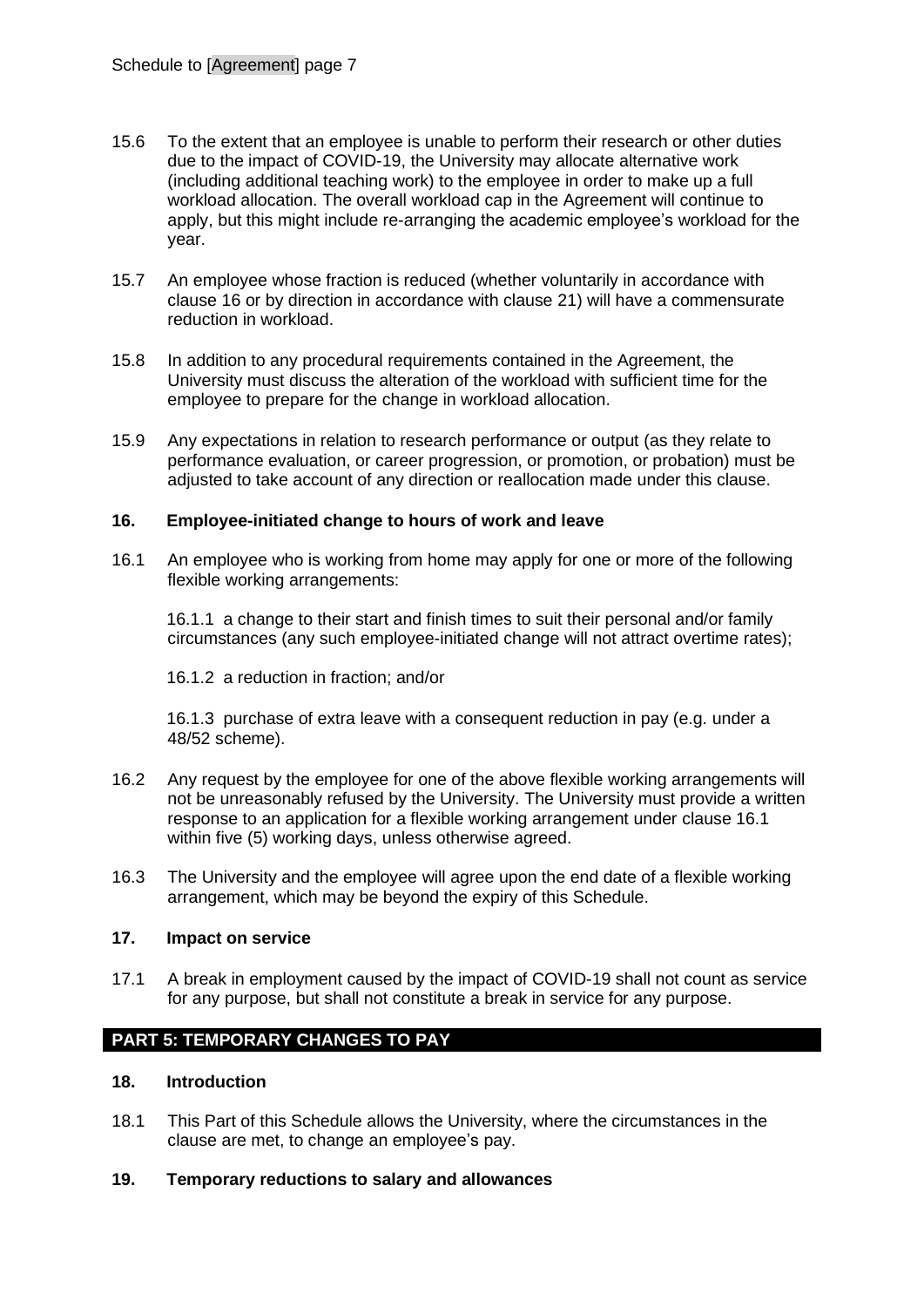19.1 If the University is declared to be in Category A and remains in Category A, the University may implement any of the below to an amount equivalent to a maximum total of 10% of an employee's salary in any given pay period:

19.1.1 deferral of the date of effect of pay rises and/or salary point increments (as outlined in clause [20\)](#page-7-1);

19.1.2 generalised fraction reduction up to 10% (e.g. a 9-day fortnight) (as outlined in clause [21\)](#page-7-0); and

19.1.3 temporary reduction in salary, to a maximum of 5% of the salary above \$30,000 (as outlined in clause [22\)](#page-8-0).

19.2 If the University is declared to be in Category B and remains in Category B, the University may implement any of the below to an amount equivalent to a maximum total of 15% of an employee's salary in any given pay period:

19.2.1 deferral of pay rises and/or salary point increments (as outlined in clause [20\)](#page-7-1);

19.2.2 generalised fraction reduction up to 10% (e.g. a 9-day fortnight) (as outlined in clause [21\)](#page-7-0); and

19.2.3 temporary reduction in pay, to a maximum of 10% of the salary above \$30,000 (as outlined in clause [22\)](#page-8-0).

- 19.3 For the purpose of this Part, salary means salary and allowances or loadings (howsoever described) other than allowances that constitute a reimbursement of expenditure or are discretionary payments.
- 19.4 Any reduction in salary and allowances permitted by this Part is not subject to later retrospective payment for the period in which the reduction was in effect.
- 19.5 The comparator is against the salary of the given pay period the employee would have received had this Schedule never come into effect.

### <span id="page-7-1"></span>**20. Deferral of pay rises and incremental progression**

<span id="page-7-2"></span>20.1 This clause applies to:

20.1.1 any increase in salary or rate of pay due to an employee pursuant to a term of the Agreement setting salaries generally for employees; and

20.1.2 any service-related incremental pay increase within a classification (howsoever called) due to an employee pursuant to a term of the Agreement.

- 20.2 If the University is declared to be in Category A or Category B, then the University may defer the date of effect of any increase under clause [20.1](#page-7-2) above for a period within the duration of this Schedule, until the expiry of this Schedule or the University is no longer in either category, whichever comes first.
- 20.3 This clause does not apply to casual employees.

## <span id="page-7-0"></span>**21. Fraction reductions**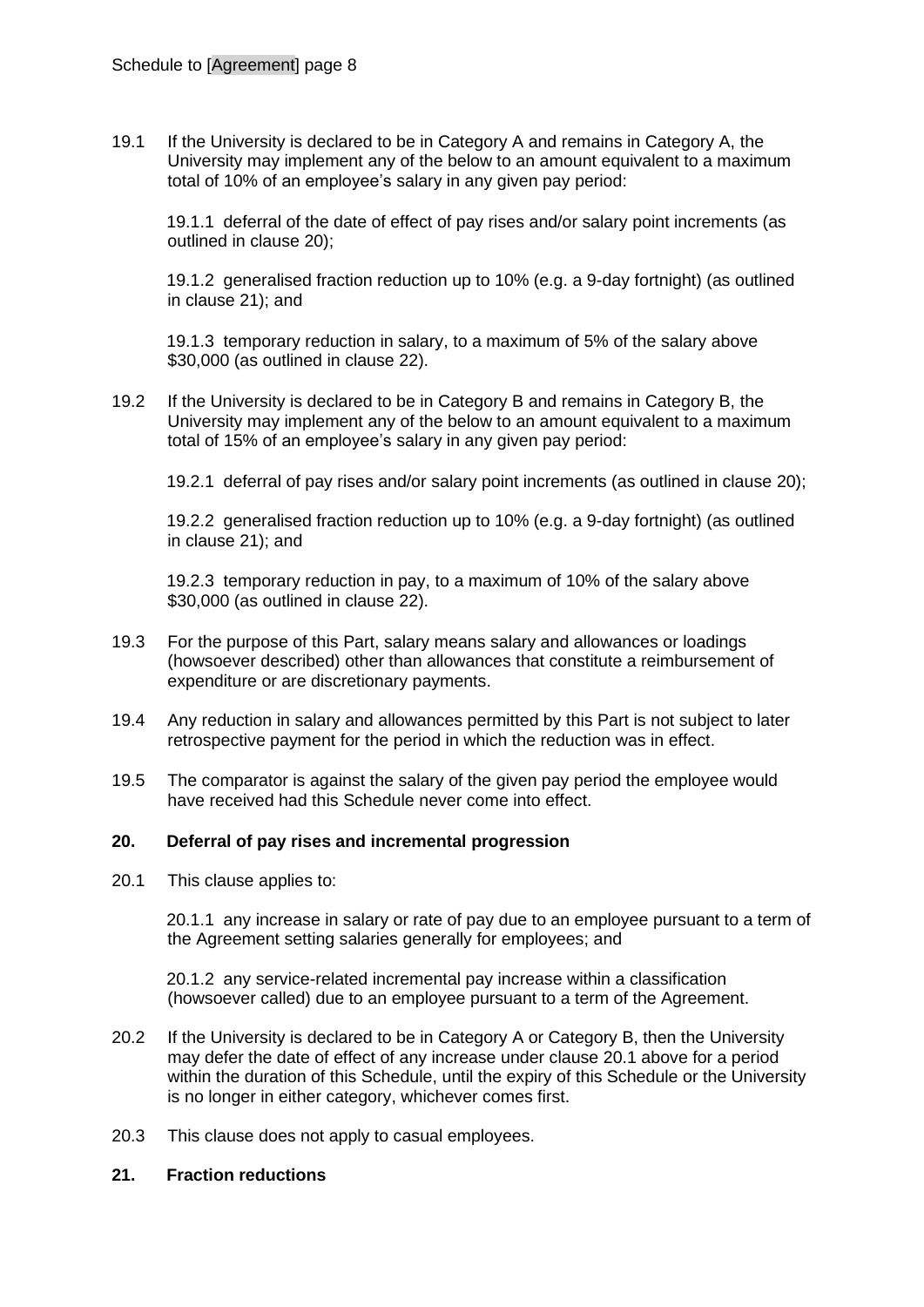- 21.1 This clause allows the University, where the circumstances in the clause are met, to temporarily reduce the hours of work of employees on a generalised basis (e.g. across the whole University, or a substantial part based on the nature of the work, or in a work unit such as Faculty, School or area) for a specified period time.
- <span id="page-8-1"></span>21.2 If the University is declared to be in Category A or Category B, the University may implement a reduction in hours equivalent up to a maximum of 10% of the ordinary hours of duty of employees provided that:
	- 21.2.1 the University gives at least two weeks' notice; and

21.2.2 where possible any reduction will be for a whole day/s (e.g. 9-day fortnight) unless otherwise requested by the employee; and

- 21.2.3 the direction to reduce hours is for a specified period of time; and
- 21.2.4 there is a commensurate reduction in each employee's workload.
- 21.3 An employee can dispute the reduction in hours on the basis that that they cannot reasonably perform all their assigned duties within the reduced fraction.
- 21.4 The University cannot request or require any employee to perform work in the time foregone by the reduced fraction without compensation (for academic employees, this may include a workload credit).
- 21.5 Any fraction reduction occasioned by clause [21.2](#page-8-1) shall be disregarded for the purpose of all leave accrual calculations and other service-related entitlements.
- 21.6 The fraction reduction will not apply to employees who:
	- 21.6.1 for compelling special circumstances is unable to reduce their fraction;
	- 21.6.2 is an employee who is stood down;

21.6.3 at their election, takes an amount of annual leave or long service leave equivalent to the fraction reduction;

21.6.4 voluntarily reduced their hours of work prior to the commencement of the Schedule (as a result of the impact of COVID-19) or in accordance with clause [16,](#page-6-0) to the extent that reduction in hours of work were equal to or greater than the fraction reduction imposed by this clause;

21.6.5 are employed on a casual basis.

### <span id="page-8-0"></span>**22. Temporary salary reductions**

- 22.1 Subject to the conditions set out in clause [19,](#page-6-2) the University may implement a generalised temporary salary reduction in accordance with this clause.
- 22.2 The University may implement, by giving two weeks' notice: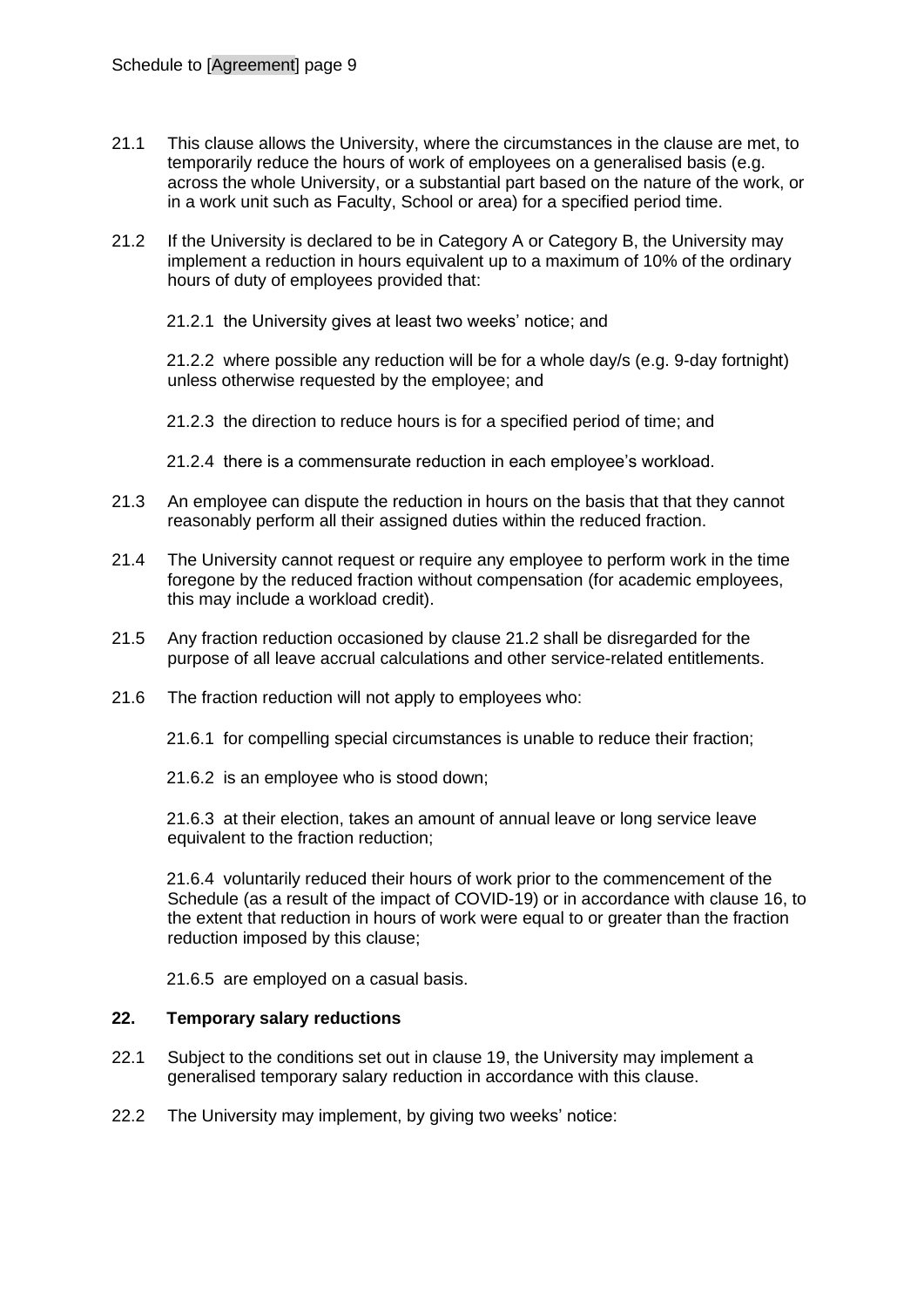22.2.1 if it is declared to be in Category A, a temporary reduction in pay in any given pay period, to a maximum of 5% of an employee's salary, for which the first \$30,000 (per annum) shall be exempt;

(for example, an employee on \$100,000 per annum where the University is in Category A, the maximum reduction is \$3,500 per annum and their temporarily reduced salary would be \$96,500 per annum).

22.2.2 if it is declared to be in Category B, a temporary reduction in pay in any given pay period, to a maximum of 10 % of an employee's salary, for which the first \$30,000 (per annum) shall be exempt.

22.2.3 For the purposes of Clauses 19.1 and 19.2, the \$30,000 exempt amount shall be disregarded. For example, if a 5% salary reduction is imposed in accordance with clause 22.2.1 or 22.2.2 it will be regarded as a 5% reduction for the purposes of clauses 19.1 and 19.2 notwithstanding the 5% reduction doesn't apply to the \$30,000 exempt amount.

- 22.3 The salary reduction will not apply to an employee:
	- 22.3.1 while they are stood down; or

22.3.2 who is employed on a casual basis.

### **23. Extreme hardship**

- 23.1 The University must allow for individual exceptional circumstances of extreme hardship.
- 23.2 Where an employee would experience extreme hardship in individual exceptional circumstances as a result of the application of clauses [21](#page-7-0) or [22](#page-8-0) they may make an application to the Director of Human Resources (or equivalent) or a nominee.
- 23.3 The application will specify the circumstances that are individual to the employee and how they will result in extreme hardship. An application made in accordance with this clause will be considered expeditiously (but no more than seven (7) working days). If the University rejects an application, it must provide written reasons for their decision.

#### **24. Promotion and reclassification**

24.1 The date of effect for the increase in salary arising from a promotion or reclassification (at the employee's initiative) shall be the date no earlier than the day after this Schedule ceases to apply or the University is no longer in either Category A or B, whichever comes first.

#### **25. Implementation of measures under clauses 20 and 22**

25.1 For the avoidance of doubt, where the University implements a measure under clause 20 or clause 22, the salary rate prescribed by the Agreement and payable to an employee affected shall be temporarily altered accordingly.

#### **26. Performance-based contract staff**

26.1 Part 5 applies to senior/performance-based contract staff.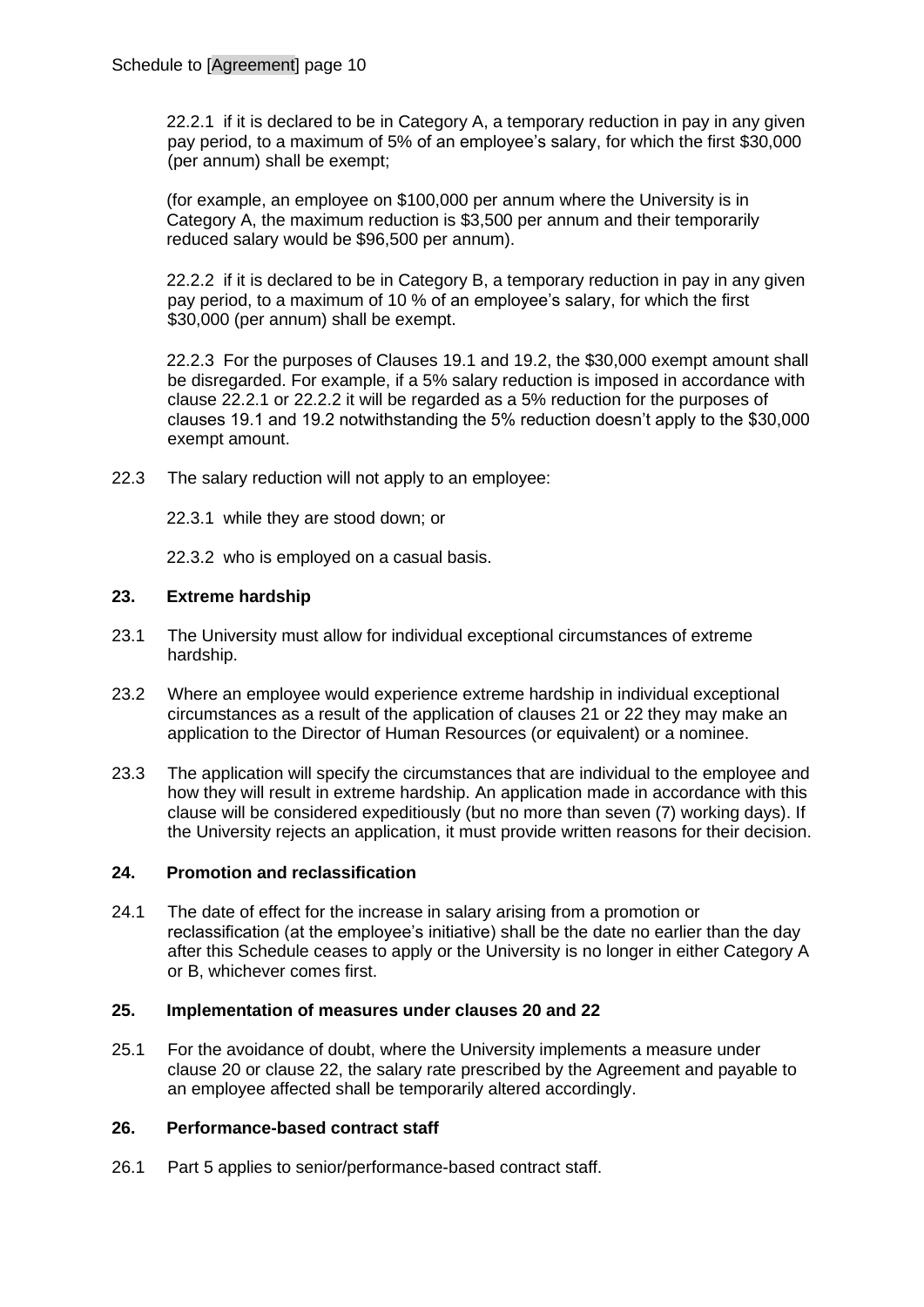### **PART 6: DIRECTIONS TO TAKE LEAVE**

### **27. Annual leave**

- 27.1 The University may direct an employee to take annual leave on two weeks' notice, but only in accordance with this clause, and if the direction is reasonable in all the circumstances.
- 27.2 The employee is entitled to retain a minimum 10 days balance, unless the Agreement allows for a lower minimum balance to remain.
- 27.3 The leave must be taken at a time that is agreed, but within two months of the direction.
- 27.4 Leave will not be directed to be taken at a time when the employee otherwise has unavoidable work obligations (e.g. grant applications).
- 27.5 Where leave is directed to be taken, the leave must be accounted for in workload that has been allocated, and performance expectations.
- 27.6 By agreement with the University, an employee may choose to take an extended period of annual leave at a commensurately lower rate of pay (e.g. 20 days leave at half-pay, instead of 10 days leave at full-pay).

#### **28. Long service leave**

- 28.1 Subject to the application of the NES, the University may, on two weeks' notice direct an employee to take long service leave in accordance with this clause, where the direction is reasonable in all the circumstances. This clause does not limit the University's capacity to otherwise direct the taking of long service leave under the Agreement.
- 28.2 If the University is declared to be in Category A, the University may direct an employee to take long service leave to reduce their long service leave balance down to 65 working days.
- 28.3 If the University is declared to be in Category B, the University may direct an employee to take long service leave to reduce their long service leave balance down to 45 working days.
- 28.4 The leave must be taken at a time that is agreed, but within two months of the direction.
- 28.5 Leave will not be directed to be taken at a time when the employee otherwise has unavoidable work obligations (e.g. grant applications).
- 28.6 Where leave is directed to be taken, the leave must be accounted for in workload that has been allocated, and performance expectations.
- 28.7 By agreement with the University, an employee may choose to take an extended period of long service leave at a commensurately lower rate of pay (e.g. 20 days leave at half-pay, instead of 10 days leave at full-pay).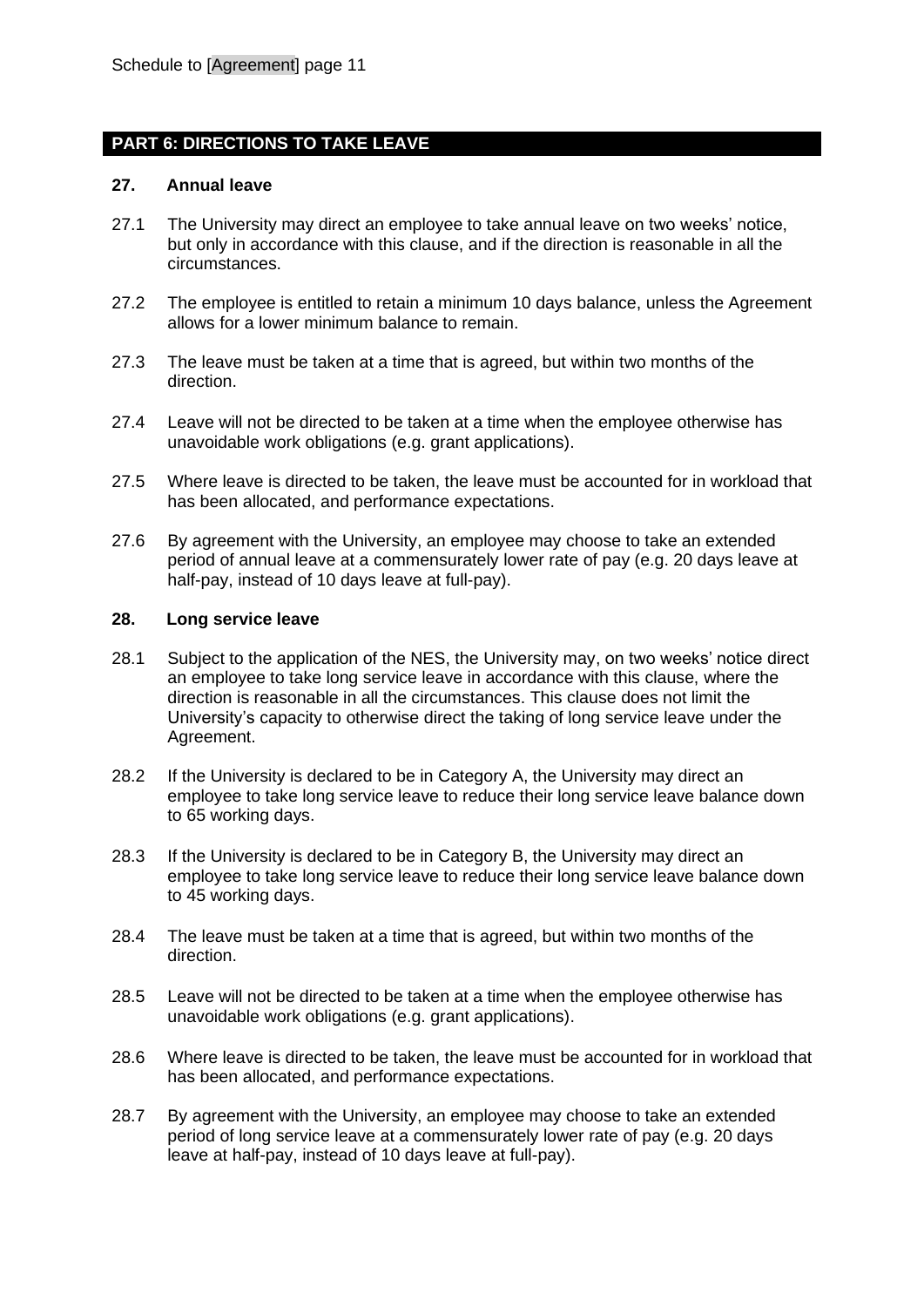## **PART 7: CHANGE MANAGEMENT**

#### **29. Change management**

- 29.1 This clause does not apply to the temporary reassignment of duties under clause [14](#page-5-0) or stand downs under clause [3](#page-1-1) or change management processes commenced in accordance with the Agreement prior to the commencement of this Schedule.
- <span id="page-11-0"></span>29.2 Where a workplace change is proposed by the University, the CTMC will consider any proposed change and within five (5) working days, attempt to agree to a timeframe and process to consult with affected employees about the change.
- 29.3 In coming to agreement, the CTMC will take into account:
	- 29.3.1 any urgency created by the impact of COVID-19;

29.3.2 the scale of the change (including, without limitation, the number and nature of employees who will be affected by the change, the level to which the affected employees will have their work arrangements changed, potential for job losses or loss of job or promotion opportunities).

- <span id="page-11-1"></span>29.4 If the CTMC cannot agree to a process and timeframe, the matter will be referred to the Arbitrator in accordance with the dispute settling clause [32.17.](#page-15-0)
- 29.5 Any consultation process determined under clause [29.2](#page-11-0) or [29.4](#page-11-1) above must involve the University providing information to the employees and NTEU about the change, and invite the employees to give their views about the impact of the change (including any impact in relation to their family or caring responsibilities) and the University must consider any views given by the employees about the impact of the change. An affected employee must be able to appoint a representative for the purpose of the consultation. For a change to the employee's regular roster or ordinary hours of work, the Agreement term will apply.

### **PART 8: TERMINATION OF EMPLOYMENT**

#### **30. Termination pay**

30.1 Upon termination of employment for any reason whatsoever (whether during the operation of this Schedule or beyond its expiry), the employee's final pay will be calculated as if this Schedule and any measures taken under it never had any effect (other than leave taken).

### **31. Redundancy**

- 31.1 During the life of this Schedule there will be no forced redundancies as a generalised cost-cutting measure which are not connected to a reduction in work.
- 31.2 Redundancies may only be made in accordance with this clause. Before any redundancy, consultation as contained in clause 29 must occur.

#### When a redundancy may occur

31.3 The University may only make employees involuntarily redundant in the following circumstances: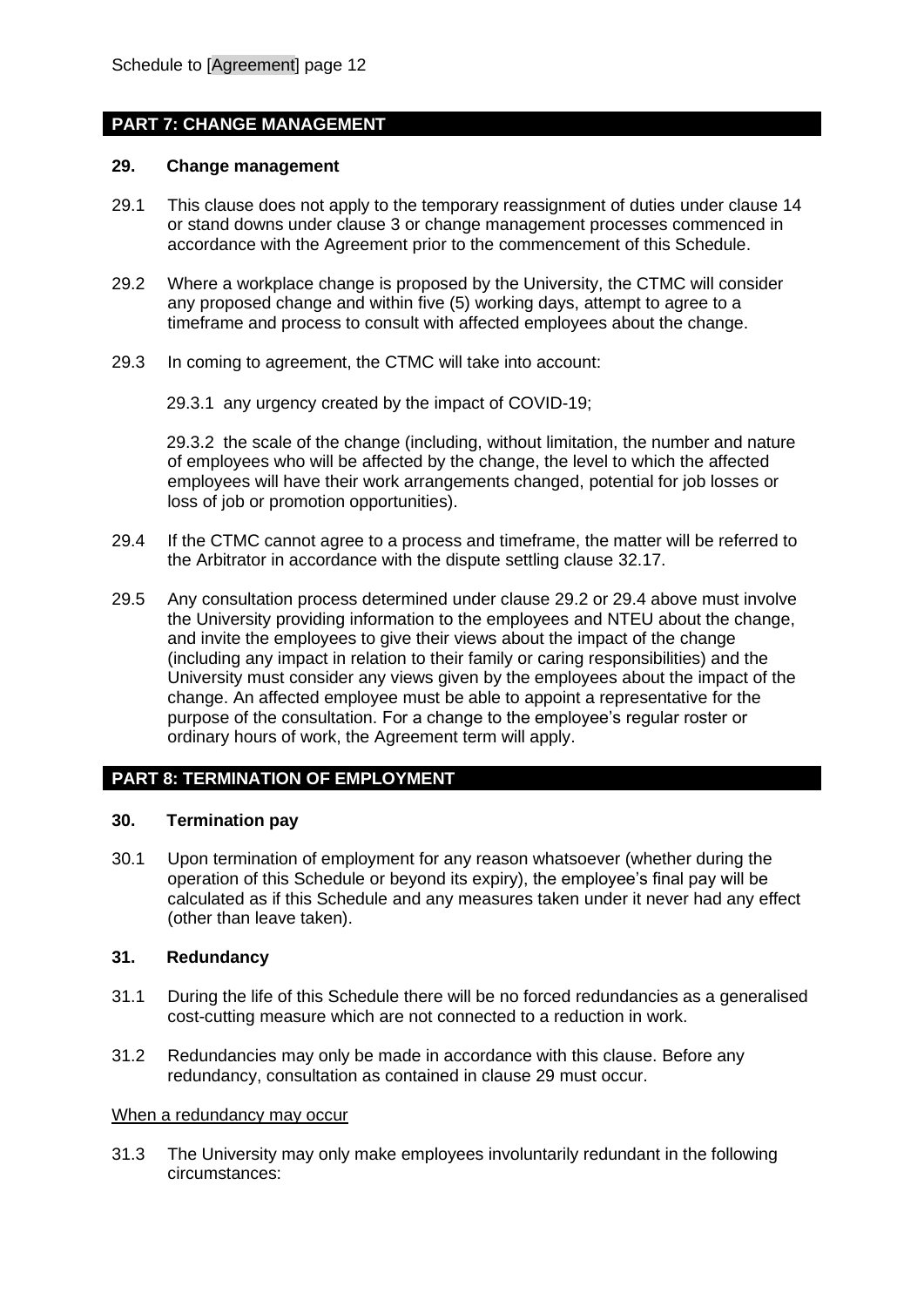31.3.1 where the redundancy is due to the permanent abolition of a substantial work function (such as the abolition of a discipline) or closure of a campus, in accordance with clause [31.4](#page-12-0) which results in the work no longer being required to be performed by anyone; or

31.3.2 where the redundancy is due to an insufficiency of work in a particular work unit or function and there is a surplus of employees, in accordance with clause [31.5](#page-12-1)

#### Redundancy following permanent abolition of a substantial work function or campus closure

- <span id="page-12-0"></span>31.4 Where the University decides to permanently abolish a substantial work function (such as the abolition of a discipline) or close a campus the University must only make an employee involuntarily redundant where:
	- 31.4.1 the employee's work is no longer required to be performed by anyone;

31.4.2 the University has sought to redeploy the employee. In exploring redeployment, the University will ensure the employee is made aware of all relevant vacancies and redeploy them to any position in the University that is appropriate to the skills and competencies of the employee or which the employee could perform at a satisfactory level within a reasonable time with appropriate training and support, provided that an employee shall not be required to accept redeployment to a lower classification level. Where more than one redeployee is an applicant for a particular position, the University's existing merit-based selection procedures will apply in choosing between them. The redeployment period for exploring redeployment possibilities shall be a reasonable period, not less than any such period in the Agreement;

31.4.3 the University has explored with the employee other measures that may be taken to avoid termination; and

31.4.4 the University must report the actions it has taken under this clause to the CTMC prior to issuing a notice of termination.

Redundancy where there is a permanent insufficiency of work in a particular work unit or function and there is a surplus of employees

- <span id="page-12-1"></span>31.5 Where there is a permanent insufficiency of work in a particular work unit or function and there is a surplus of employees, the University must only make an employee involuntarily redundant where it has:
	- 31.5.1 identified the number of surplus employees;

31.5.2 offered a voluntary redundancy to all affected staff. The University must allow all those who volunteer to separate, unless the employee has particular skills and/or experience such that they are essential to the operation of the particular work unit or function, or there are more people volunteering than the identified surplus (in which case then clause [31.5.3](#page-12-2) will apply);

<span id="page-12-2"></span>31.5.3 adopted fair and objective criteria for selection for redundancy where the University is required to select employees for involuntary redundancy, either as a result of too few people volunteering or too many people volunteering;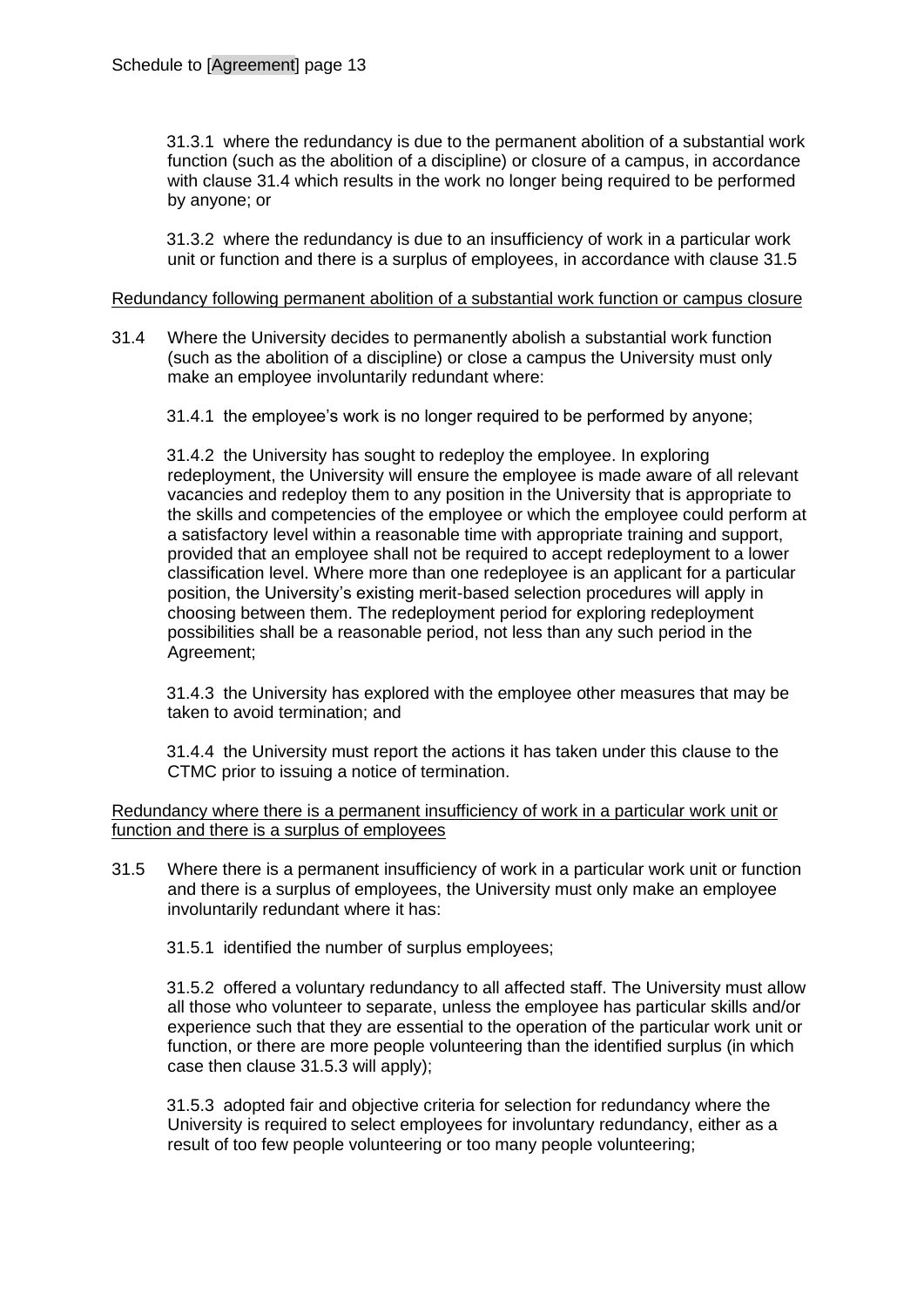31.5.4 sought to redeploy the employee. In exploring redeployment, the University will ensure the employee is made aware of all relevant vacancies and redeploy them to any position in the University that is appropriate to the skills and competencies of the employee or which the employee could perform at a satisfactory level within a reasonable time with appropriate training and support, provided that an employee shall not be required to accept redeployment to a lower classification level. Where more than one redeployee is an applicant for a particular position, the University's existing merit-based selection procedures will apply in choosing between them. The redeployment period for exploring redeployment possibilities shall be a reasonable period, not less than any such period in the Agreement;

31.5.5 explored with the employee other measures that may be taken to avoid termination; and

31.5.6 reported the actions it has taken under this clause to the CTMC prior to issuing a notice of termination.

31.5.7 Nothing in clause [31.5](#page-12-1) shall prevent multiple units or functions being dealt with simultaneously.

#### Voluntary separation packages

- 31.6 At any time during the life of this Schedule, the University may make a general call for voluntary separations across the entire University or a substantial part based on occupation or organisational structure, or an early retirement scheme.
- 31.7 The University must allow all those who volunteer to separate, unless the employee has particular skills and/or experience such that they are essential to the operation of the particular work unit or function.

#### Redundancy pay

31.8 This Schedule does not affect redundancy or like payments, or provisions relating to notice periods as governed by the Agreement.

### **PART 9: COMMITTEES**

### <span id="page-13-0"></span>**32. COVID-19 Temporary Measures Committee**

- 32.1 This clause establishes the COVID-19 Temporary Measures Committee (the **CTMC**).
- 32.2 The CTMC shall consist of three nominees of the University and three nominees of NTEU.
- 32.3 The CTMC will meet as often as necessary to fulfil its functions as assigned in this Schedule.
- 32.4 The function of the CTMC are those assigned to it under the terms of this Schedule, and to:
	- 32.4.1 be provided with information relevant to the operation of this Schedule;
	- 32.4.2 oversee the implementation of the Schedule;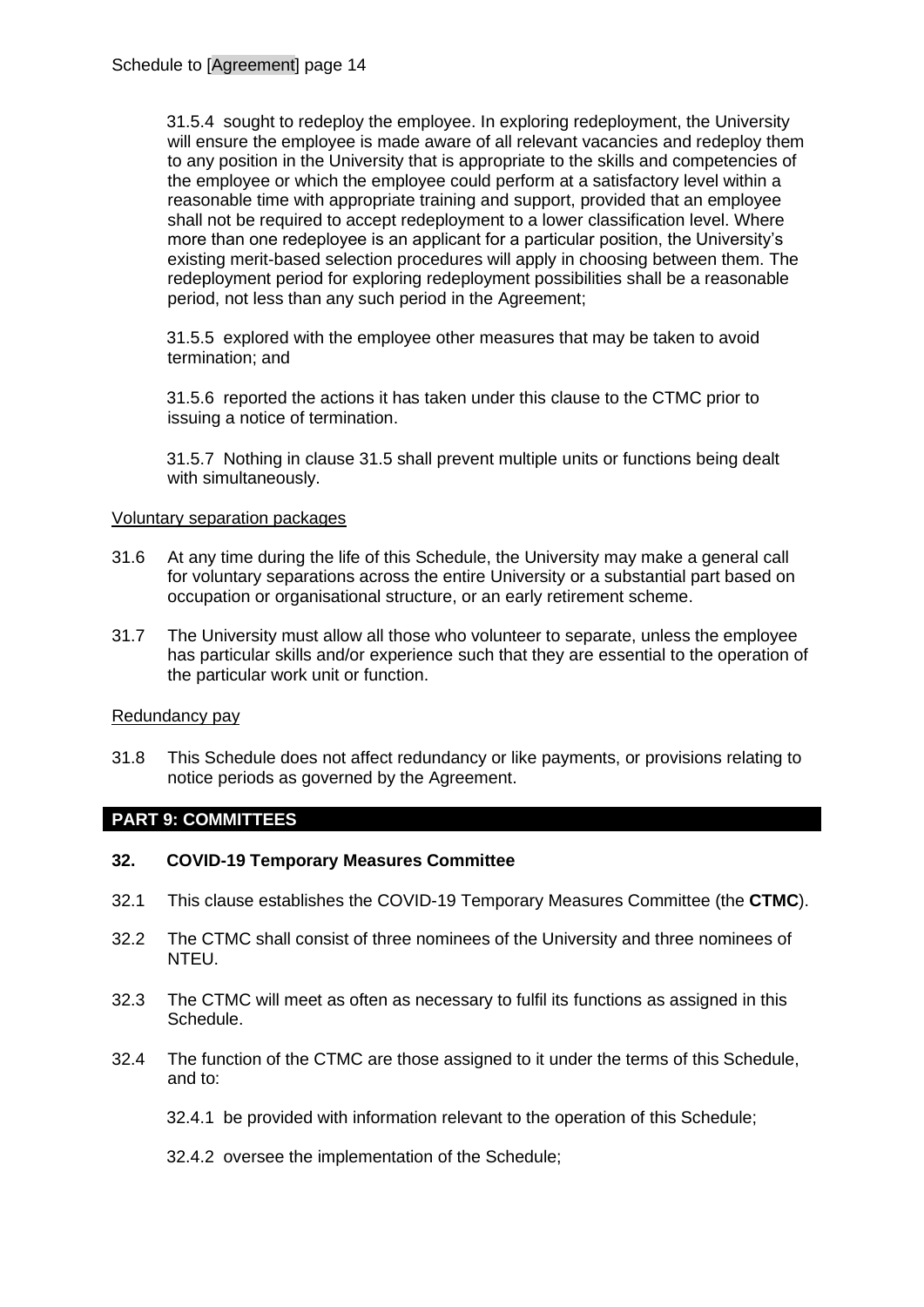32.4.3 carry out its functions in relation to change proposals in accordance with clause 29;

32.4.4 deal with any dispute over a term of this Schedule or the application of this Schedule, in accordance with clause [32.13](#page-14-0) to 32.16.

- 32.5 The CTMC is not empowered to deal with disputes about matters dealt with in Part 10 or which cost-saving measures the University may implement.
- 32.6 Nominees may be changed by providing written notice to the other members of the CTMC.

#### Information

32.7 There must be full information-sharing about matters relevant to the application of this Schedule (itself subject to arbitration), including any dispute about confidentiality. Where it is agreed (or arbitrated) that information is to be provided on a confidential basis, those confidences must be respected.

### Agreement of the CTMC

32.8 An agreement of the CTMC is deemed to have been made on a majority view.

#### NTEU nominees

- 32.9 NTEU nominees on the CTMC who are University employees will have reasonable time release during working hours to carry out duties in relation to the implementation of this Schedule.
- 32.10 NTEU delegates will be allowed reasonable time during working hours to assist NTEU nominees in carrying out the role of the CTMC.

#### **Communication**

- 32.11 In addition to holding meetings with employees, members of the CTMC may consult by Email List with employees in an area affected by the implementation of measures provided by this Schedule. This consultation can occur by use of an Email List that is to be used solely for the purpose of ensuring that the terms of this Schedule are operating as intended.
- 32.12 Employees shall be entitled to be consulted during work times subject to specific operational requirements (e.g. lecture times), including by virtual/online meetings and other forms of workplace consultation.

#### **Disputes**

<span id="page-14-0"></span>32.13 This clause governs:

32.13.1 any dispute in relation to a matter arising under this Schedule or in relation to the National Employment Standards as they relate to the operation of this Schedule;

32.13.2 a dispute about whether a dispute is about a matter arising under this Schedule.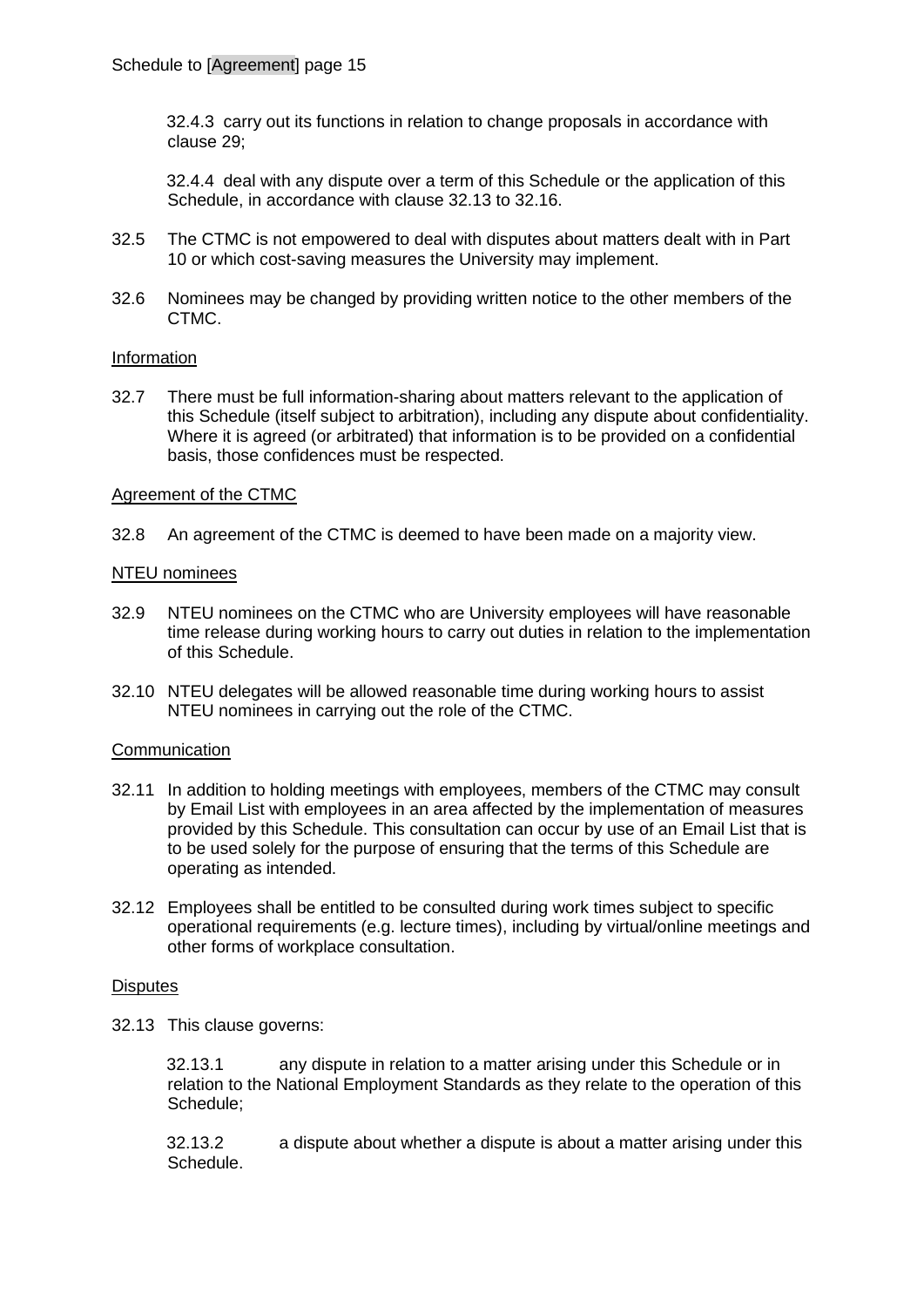32.14 These procedures shall apply to any dispute raised by an employee, Union or the University to which the University is a party.

For the avoidance of doubt, the dispute settling clause of the Agreement shall not apply to a matter arising under this Schedule or in relation to the National Employment Standards as they apply to a matter governed by this Schedule.

- 32.15 Any dispute shall first be considered by the CTMC. The CTMC will attempt in good faith to resolve the dispute by attempting to achieve agreement. If the dispute is not resolved by the CTMC within 5 working days, the dispute may be referred by either party to an Arbitrator for resolution.
- 32.16 An employee may appoint a Representative for the purpose of this dispute settling procedure.

### Arbitration

- <span id="page-15-0"></span>32.17 Wherever this Schedule refers to a matter being arbitrated, it shall be arbitrated in accordance with clause 32.18 to 32.24.
- 32.18 By the commencement of this Schedule or soon after, the General Secretary of NTEU and the University shall agree on the members of an Arbitration Panel. Members of the Arbitration Panel must be independent of the University, employees and NTEU. The reasonable cost of the Arbitrator in each case shall be met by the University.
- 32.19 The Arbitrator shall be nominated from the Arbitration Panel, with the University and NTEU alternating nomination of the Arbitrator.
- 32.20 The dispute will be arbitrated in one of the following ways:

32.20.1 with agreement of the parties, an informal conference with the parties agreeing in advance to accept a recommendation of the Arbitrator; or

32.20.2 with the agreement of the parties, by final offer arbitration; or

- 32.20.3 by hearing.
- 32.21 Where the dispute is to be heard, the following apply:

32.21.1 the Arbitrator will decide all matters as quickly as possible having regard to equity, good conscience and the substantial merits of the case;

32.21.2 the Arbitrator shall determine a fair and efficient procedure, ensuring procedural fairness (which may include production of information), having regard to clause [32.22;](#page-15-1)

32.21.3 the CTMC may agree such other powers and procedures as may be necessary.

<span id="page-15-1"></span>32.22 The dispute will be arbitrated within 5 working days of the referral to the Arbitrator (or such longer period if agreed by the parties to the dispute).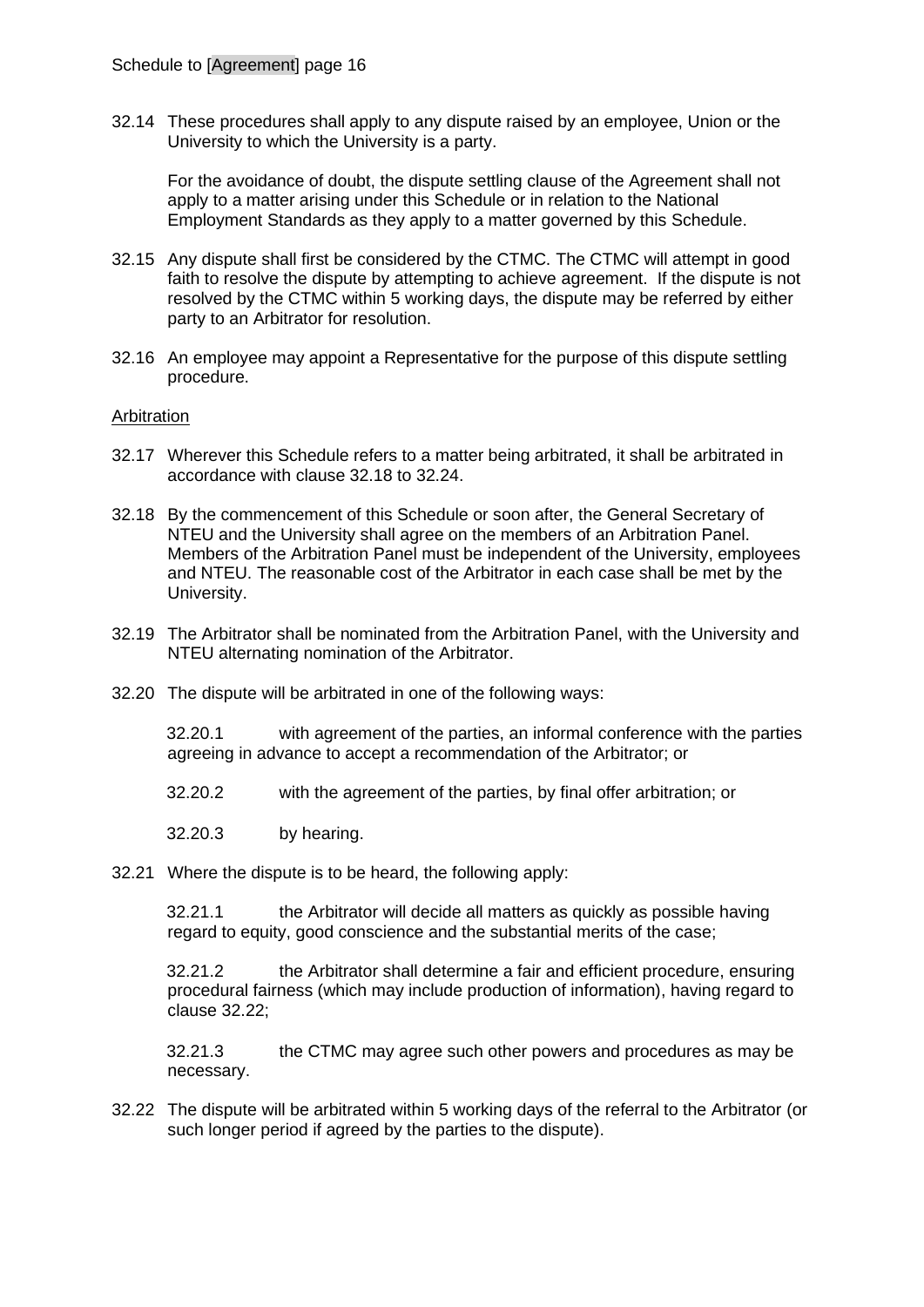- 32.23 No person bound by the Agreement shall knowingly give false or misleading information or evidence to the Arbitrator.
- 32.24 Arbitration proceedings shall be conducted in public or private as determined by the Arbitrator. Arbitration decisions will be published and are not confidential. Brief reasons for decision shall be given, but not necessarily at the same time as giving the decision.

## <span id="page-16-0"></span>**33. Expert Assessment Panel**

- 33.1 Before accessing any cost-saving measures in Parts 4, 5 and 6 of this Schedule, available to a university in Category A or Category B, the University must satisfy the Expert Assessment Panel (**EAP**) that the relevant Category threshold referred to in Part 10 of this Schedule has been met, including by providing relevant internallycertified financial information and enrolment data. In making its submission to the EAP, the University will also demonstrate how the cost saving measures selected by the University are proportional to the financial impact and are necessary to avoid or minimise loss of job opportunities. The statement will indicate whether the University has identified and implemented other reasonable cost-saving measures and indicate the number of jobs preserved as a result. The cost saving measures to be considered by the University will be:
	- 33.1.1 a cut in senior executive salaries higher than that borne by employees;
	- 33.1.2 reduction in capital works;
	- 33.1.3 reduction in travel;
	- 33.1.4 debt capabilities;
	- 33.1.5 drawing on cash reserves;
	- 33.1.6 drawing on investments.
- 33.2 The EAP consists of two nominees of AHEIA, two nominees of NTEU and an agreed independent Chair. As far as practicable, the nominees will remain the same throughout the term of this Schedule to ensure consistency for all participating universities. The members are nominees not representatives, given the function is to determine a question of fact.
- 33.3 The EAP will appoint an independent accountant to verify the figures provided and the methodology used to calculate them.
- 33.4 The role of the EAP is to consider the University submission and determine whether a Category threshold has been met. The EAP will act quickly and provide a draft decision to the University for comment further before confirming a decision which will be final.
- 33.5 The EAP's final report will be provided to the University and the NTEU and will outline whether the University has met the criteria for Category A or Category B, the measures in Part 5 of this Schedule that the University has indicated it intends to use, and the extent to which these measures are likely to protect jobs.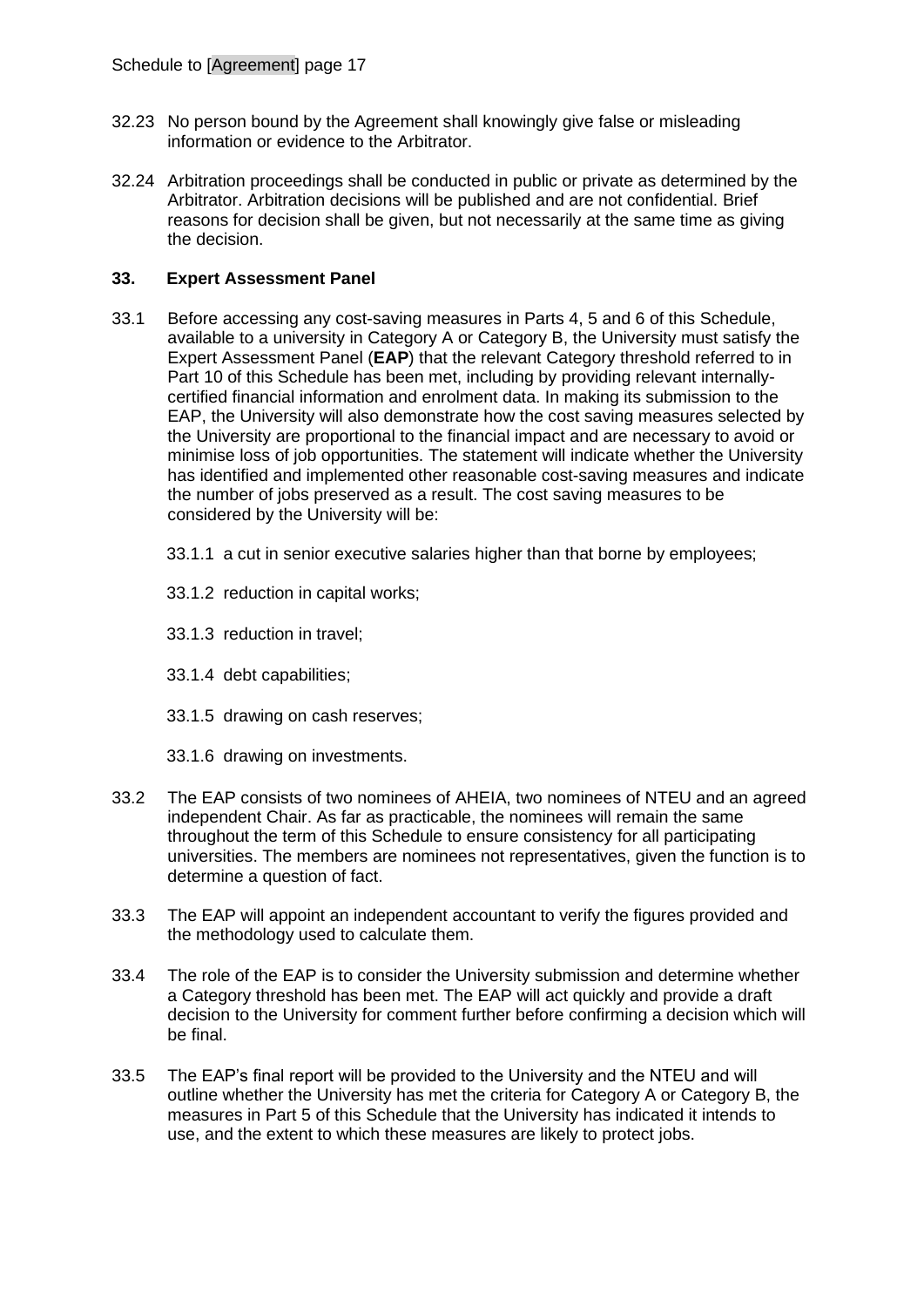- 33.6 The EAP will conduct a review six monthly at the initiative of the University or the NTEU to determine whether the relevant Category threshold continues to be met, or at any other time if there is an extraordinary change to the University's financial situation. If the EAP determines that a University is no longer eligible to access particular cost saving measures the EAP will give reasonable notice to the University that it is not eligible to access those measures prospectively.
- 33.7 For the avoidance of doubt, the EAP cannot direct or require the University to adopt or not adopt any cost saving measure, either under this Schedule or otherwise.
- 33.8 All information provided by the University to the EAP is provided on a commercial in confidence basis.

## **PART 10: DETERMINING THRESHOLDS**

### **34. Introduction**

34.1 The University may access the cost-saving measures contained in Part 5 once the University has demonstrated to the EAP that it has met the threshold of the Category defined below.

### **35. Categories**

<span id="page-17-0"></span>35.1 The University is in Category A if the following metrics are met:

35.1.1 it can demonstrate a forecast reduction in total revenue between 5.0% and less than 10.0% (measured over a 12-month period against 2019 actuals); and

35.1.2 it has a core operating cash flow margin of greater than 3.0% and less than or equal to 6.0%; or

35.1.3 it meets one of the metrics as identified below as it relates to Category B.

<span id="page-17-1"></span>35.2 The University is in Category B if the following metrics are met:

35.2.1 it can demonstrate a forecast reduction in total revenue of 10.0% or greater (measured over a 12-month period against 2019 actuals); and

35.2.2 it has a core operating cash flow margin of 3.0% or less.

- 35.3 For the purpose of this clause, the % total revenue reduction test is to be measured on a calendar actual year to date and forecast basis for 2020 and 2021 compared to 2019 full year total revenue actual result.
- 35.4 For the purpose of this clause, Core Operating Cash Flow Margin = Core Operating Cash Flow [1][2][3] / Revenue excluding non-core and non-cash revenue items [4][5]

#### *Core Operating Cash Flow Margin Notes*

*[1] Core operating cash flow = Operating result excluding non-core items [2] + Depreciation + Interest/finance costs + Other non-cash items [3] [2] Examples of non-core items to be excluded from operating result are capital grants, impact* 

*of significant one-off items.*

*[3] Examples of non-cash items to be excluded from operating result are unrealised gains/losses in investments, leave provisions, gain/loss on disposal of assets. If any non-cash*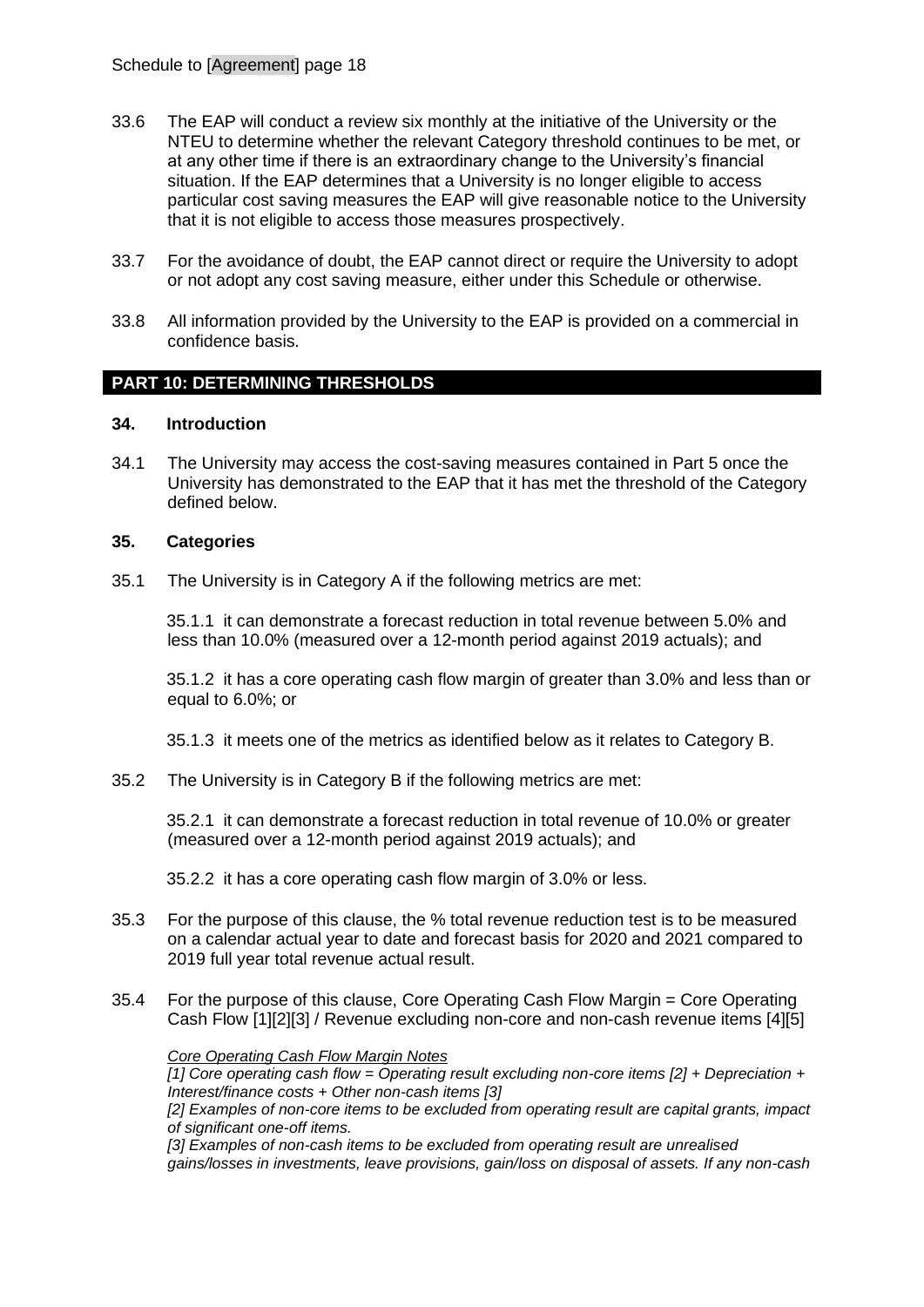*item has already been excluded from the operating result as a non-core item [2], do not exclude it here again (to prevent double counting). [4] Example of non-core items reported in revenue and to be excluded from revenue is capital grants. [5] Examples of non-cash items reported in revenue and to be excluded from revenue are* 

*unrealised gains/losses on investments, gains/losses on disposal of assets.*

35.5 During the life of this Schedule, the University may move from one Category (or no category) to another Category (or no category) upon declaration of the EAP.

### **PART 11: INTERPRETATION**

### **36. Interpretation**

- 36.1 Headings are to be used as a guide to interpretation.
- 36.2 The purpose and aims set out in clause [1](#page-0-0) provide the context for this Schedule, and all terms should be interpreted in that context.
- 36.3 Reference to the singular is a reference to the plural and vice versa.

#### **37. Definitions**

37.1 The following definitions apply to terms contained in this Schedule.

37.1.1 **Agreement**: the (insert Agt title);

37.1.2 **Arbitrator**: person appointed under clause 32.19;

37.1.3 **Award**: either the *Higher Education Industry – Academic Staff – Award 2020* or *Higher Education Industry – Professional Staff – Award 2020*, as applicable;

37.1.4 **Category A**: see clause [35.1](#page-17-0) of this Schedule;

37.1.5 **Category B**: see clause [35.2](#page-17-1) of this Schedule;

37.1.6 **the impact of COVID-19**: events or circumstances directly caused by the COVID-19 crisis or indirectly, where COVID-19 was a substantial part of the cause;

37.1.7 **COVID-19 Temporary Measures Committee** (or **CTMC**): see clause [32](#page-13-0) of this Schedule;

37.1.8 **Email List**: a bulk email address provided by the University which does not disclose the email addresses of individual employees;

37.1.9 **Expert Assessment Panel** (or **EAP**): refer to clause [33](#page-16-0) of this Schedule;

37.1.10 **FW Act**: the *Fair Work Act 2009* (Cth);

37.1.11 **Involuntary redundancy**: where the employee has not accepted an offer of voluntary redundancy and is unable to be redeployed;

37.1.12 **Memorandum of Understanding**: the MOU signed by the NTEU and the University;